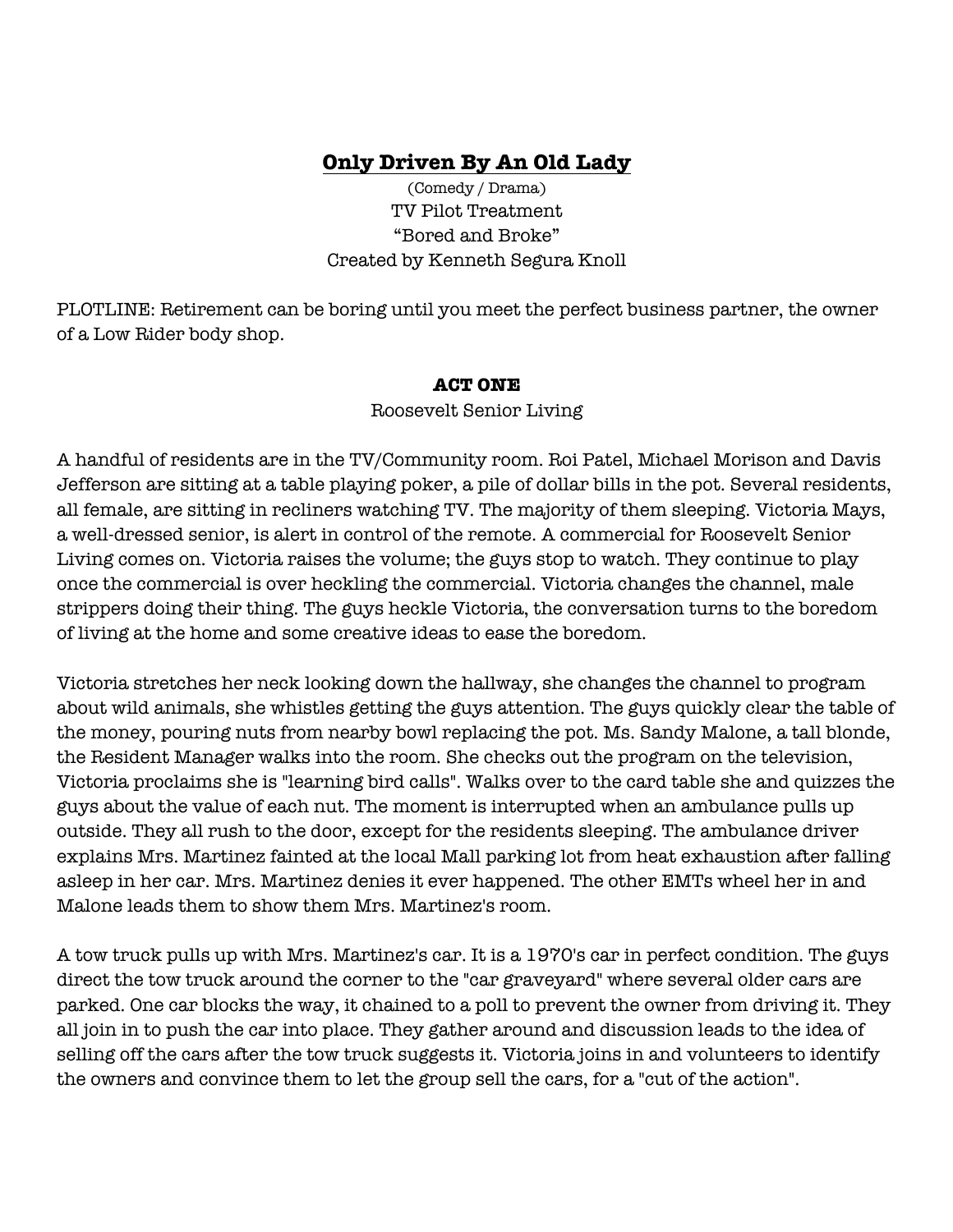### **ACT TWO**

#### Hector Barrio's Bodyshop

A 1979 El Camino painted Candy Apple Red pulls up. Hector Barrio, neatly dressed in "Vato" clothing, exits and walks into the garage. Two guys are working on a car on the rack. He walks over to the paint booth and bangs at the window instructing the painter to put on safety glasses. He proceeds to the office where Sylvia Barrios is working on invoices and payments due. Sylvia complains to Hector that they are not getting enough work and that he extends credit to people "who never pay regularly". He promises to do a "collection run" at the end of the day. Hector walks around trophies sitting on the floor in his office and over to the clean white cover-all, hanging next to his desk. He proceeds to dress; the final touch is foot booties.

Hector is out in the body shop, he is a master at painting Aztec designs on the cars. He is working on the car in the paint booth. The other workers watch in admiration.

Outside, the tow-truck driver from Act One pulls into the lot, he proceeds to unload a low rider vehicle that has the roof smashed in. Sylvia comes out of the shop and approaches the driver as he unloads the car. He explains the car flipped on over when the driver was "hooping it sideways". Hector comes walking out to see what the tow-driver has delivered. He circles the car in disbelief, "not a scratch on the sides, this car was airborne and landed on its roof!". The tow truck driver agrees as he pulls paperwork out of his truck. The owner of the car still owes Hector money, the two truck driver hands Hector the pink slip and the driver relays a message – "keep it, we are even". The driver asks for payment for towing the car. The other workers are now inspecting the car. Sylvia retrieves the check-book and Hector signs a check to pay the driver. Hector and the Driver share "war" stories. The Driver tells Hector about "all the parked classic cars" at the retirement home, Hector plays out he could "cherry them out".

Hector and Sylvia are in the office eating, from take-out Styrofoam plates, Mexican food. Sylvia reminds Hector that bills need to be paid. Hector takes off his cover-all and heads out the door. Returning to take off the shoe booties.

A montage of scenes of Hector trying to collect money, no one has money for him. Hector drives around frustrated.